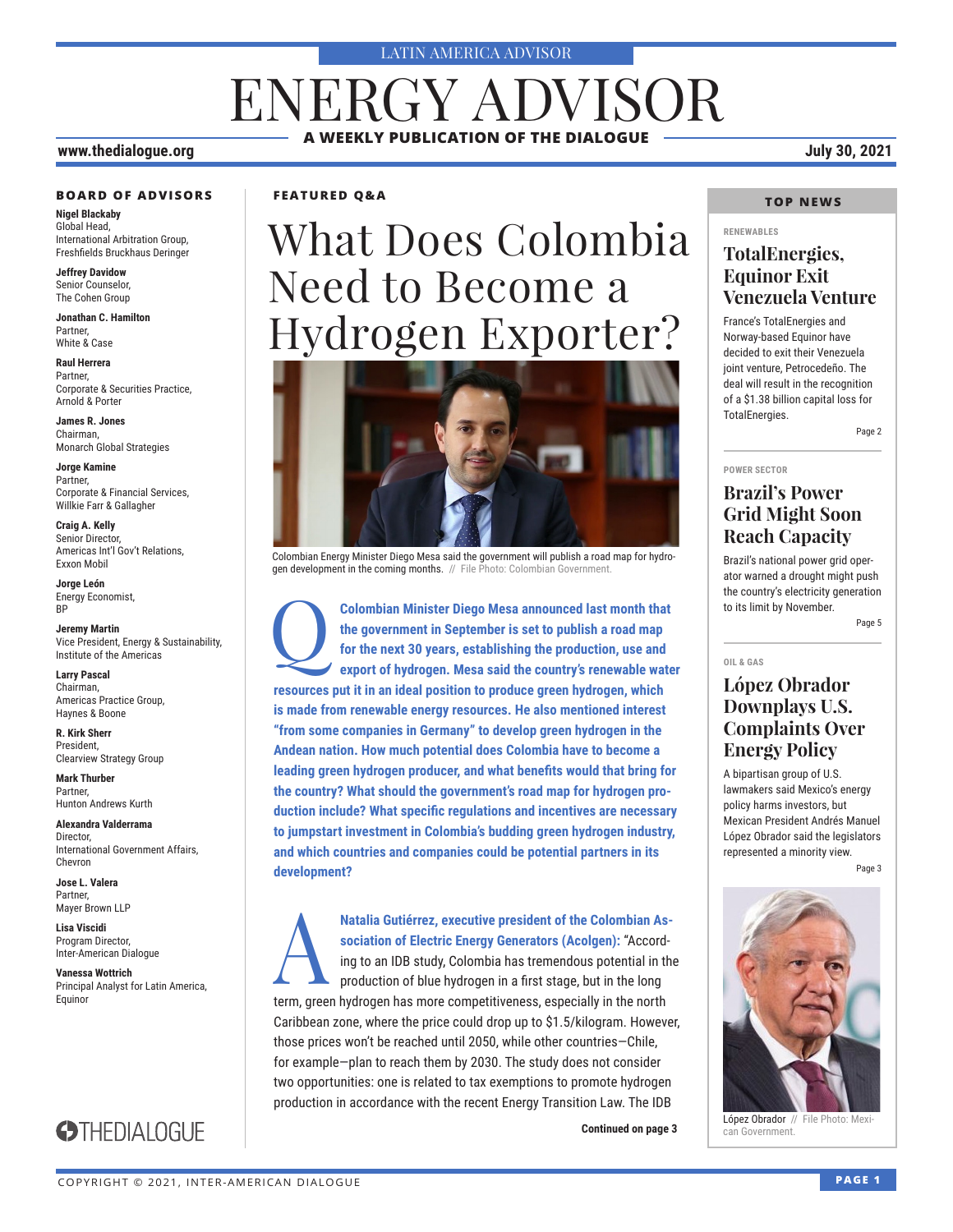### **OIL AND GAS NEWS**

## TotalEnergies, Equinor Exit Joint Venture in Venezuela

Paris-based oil producer TotalEnergies and Norway's Equinor have decided to exit their joint venture in Venezuela, Bloomberg News reported Thursday. Venezuelan state oil company PDVSA will now own 100 percent of the Petrocedeño venture, which produces extra-heavy crude oil from the Orinoco Belt in Venezuela, transports it and transforms it into light crude oil. According to a statement from TotalEnergies, the transaction was carried out for a "symbolic amount in exchange of a broad

### **Venezuelan state oil company PDVSA will now own 100 percent of the Petrocedeño venture.**

indemnity in relation to the past and future participation of TotalEnergies in Petrocedeño." The deal will result in the recognition of an exceptional capital loss of \$1.38 billion in the financial statements of TotalEnergies. Arnaud Breuillac, the president for exploration and production at TotalEnergies, said the sale is in line with a strategy of "focusing new oil investments on low carbon intensity projects, which does not correspond to extra-heavy oil development projects in the Orinoco Belt." Although Total, as the company was formerly known, once was a major player in Venezuela, last year less than 0.5 percent of the company's combined oil and gas production came from the Andean country. Petrocedeño is one of the largest projects in the Orinoco Belt and possibly the largest private investment project in the history of Venezuela, Francisco Monaldi, director of the Latin American Energy Program at Rice University, said in a tweet Thursday. "The abandonment of the project reflects two very bad circumstances for Venezuela ... The lack of prospects for improvement in the

investment environment and the lower interest of European companies in extra-heavy crude due to CO2 emissions," Monaldi said.

## ExxonMobil Makes 'Significant' Find Off Coast of Guyana

Houston-based ExxonMobil announced Wednesday that it had made a "significant new oil discovery" at its Whiptail well in the Stabroek Block off the coast of Guyana. "This discovery increases our confidence in the resource size and quality in the southeast area of the Stabroek Block and could form the basis for a future development" in the area, said Mike Cousins, senior vice president of exploration and new ventures at ExxonMobil. ExxonMobil holds 45 percent interest in the Stabroek Block, with Hess holding 30 percent interest and a unit of China's CNOOC Ltd. holding 25 percent interest. [Editor's note: See related **[Q&A](http://www.thedialogue.org/wp-content/uploads/2021/06/LEA210604.pdf)** in the June 4 issue of the Energy Advisor.]

## Mexico's Pemex Swings to a Profit for Second Quarter

Mexican state oil company Pemex on Wednesday reported a net profit of 14.4 billion pesos (\$721 million) in the second quarter, Reuters reported. Crude production rose 3.8 percent as compared to the same period a year earlier, with profits boosted by higher prices for oil. However, financial debt at Pemex surpassed \$115 billion at the end of the quarter, raising alarms among investors over the sustainability of its debt burden. In an earnings call Wednesday, Pemex CEO Octavio Romero pushed back on a decision this week by Moody's Investors Service to downgrade Pemex's ratings further into junk status. "It seems to us that it's an action taken by the credit rating agency that lacks professionalism, ethics—in short, it's something shameful," Romero said, Bloomberg News reported. Pemex was also in headlines Wednesday over a proposal from President

### **NEWS BRIEFS**

### **Argentina to Have 51 Percent Renewable Energy by 2040: AGEERA**

Argentina's association of electricity generators, AGEERA, estimates that renewable energy sources will make up 51 percent of the country's energy matrix by 2040, EconoJournal reported last week. Meanwhile, the Argentine Industrial Union (UIA) and the Association of Large Users of Electric Energy, or AGUEERA, forecast that about 20 percent of cars and 50 percent of buses in 2040 will be electric. [Editor's note: See related **[Q&A](http://www.thedialogue.org/wp-content/uploads/2021/07/LEA210723.pdf)** in the July 23 issue of the Energy Advisor.]

### **Acciona Energía Begins Operations at 922-MW Solar Complex in Chile**

Acciona Energía last week began operations at the Malgarida solar complex in Chile's Atacama desert, Energía Hoy reported. The complex, which consists of 580,000 solar panels, has an installed capacity of 922 megawatts. Total investment in the solar power plant was of 144 million euros, or about \$170 million, according to the report. The Malgarida complex is expected to generate 654 gigawatt-hours per year, or enough to supply around 280,000 homes in Chile.

### **Curaçao's RdK to Close Utilities Subsidiary**

Curaçao's state-owned RdK is set to close its utilities subsidiary CRU as of Sept. 30, the company announced, Argus Media reported last week. RdK will also begin selling some 865,000 barrels of locally stored Venezuelan crude, products and blendstock that it acquired from CRU in a June 11 auction. The moves are part of the company's broader strategy to consolidate its assets amid uncertainty over revamping its Isla refinery, which used to be operated by Venezuelan state firm PDVSA.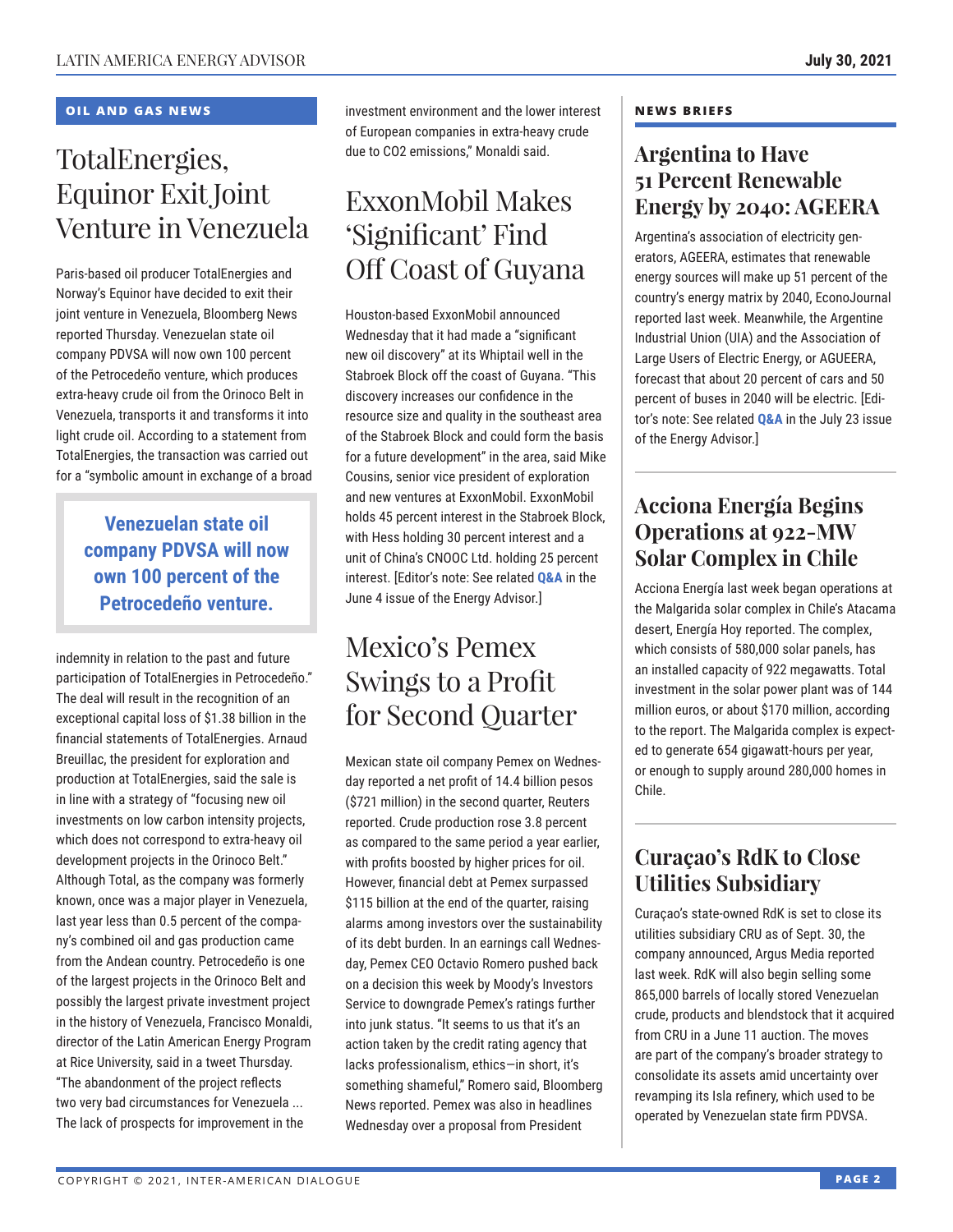Andrés Manuel López Obrador's administration to set a maximum price for cooking and heating gas, a practice that hearkens back to before major energy reforms nearly a decade ago that introduced competition to Pemex's monopoly role in the sector. López Obrador tried this week to invoke emergency powers to decree a six-month price cap, but the country's federal economic competition commission has pushed back, saying in a statement that current law does not allow the president to set price ceilings, the Associated Press reported.

## AMLO Downplays U.S. Complaints Over Energy Policy

Mexican President Andrés Manuel López Obrador last week downplayed U.S. legislators' complaints of Mexico's energy policies, Argus Media reported. Twenty-one U.S. lawmakers from both the Democratic and Republican parties recently sent a letter to U.S. President Joe Biden, calling on his "immediate and sustained attention and a timely solution" to recent changes to Mexico's energy policy, which they said harm U.S. investors. Among the signatories were Senators John Cornyn (R-Tex.), Ted Cruz (R-Tex.) and James Inhofe (R-Okla.) as well as 17 members of the U.S. House of Representatives. However, López Obrador said the legislators represented a minority. "There is really no problem," he said, Argus Media reported. "Mexico's situation is exceptional, unbeatable for investment. We see, as always, some who protest, but they are an insignificant minority," the president added. The U.S. congresspeople argued that Mexico's energy policy "undermines the spirit and letter of the U.S.-Mexico-Canada free trade agreement (USMCA) and affects the livelihoods of our fellow Americans working in the energy sector." Recent changes in Mexico's energy sector have sparked investor concern, among them reforms that favor state energy firm Pemex and state utility CFE in regulatory proceedings. The U.S. lawmakers argued that dispatch preferences to CFE will drive up electricity costs for Mexican consumers and manufacturers and increase

#### **FEATURED Q&A / Continued from page 1**

said it would include it in its next version of the study—we will have to wait and see what Colombia's real level of competitiveness is as a result. The second is that the country might be missing the chance to produce in hydroelectric plants, as these were excluded from the benefits provided by the Energy Transition Law to new renewables sources. The definition of 'green hydrogen' was limited only to hydrogen produced with non-conventional sources of renewable energy, while the definitions set by international agencies such as IEA or IRENA includes all renewable sources. This reduces Colombia's competitiveness and limits the production potential. One benefit hydrogen production can bring is the opportunity to decarbonize an important amount of the industrial and transport sectors, two energy-intensive sectors with a significant potential for emissions reduction. Colombia still has key coal reserves, and it needs to develop a road map to still benefit from this energy source by extending its lifespan with the use of carbon capture, utilization, and storage (CCUS) technology. We also expect the road map to include a plan to promote the use of hydrogen and technical adjustments to use existing natural gas infrastructure. Colombia has great potential for hydrogen use, which will allow for cleaner energy and the sustainable use of coal and natural gas, in order to meet our climate goals."

Jose Zapata, partner at Holland<br>
& Knight LLP: "July 10's Law<br>
2099 sets for the key regulatory<br>
aspects for Colombia's 'Energy<br>
Transition Improving Energy Market Dynam **& Knight LLP:** "July 10's Law 2099 sets forth key regulatory aspects for Colombia's 'Energy Transition, Improving Energy Market Dynamics and Reactivating the Economy' plan. The regulation modifies and adds to the 2014 Law 1715, which fosters unconventional

the country's carbon dioxide emissions. In related news, Mexico's Federal Economic Competition Commission, or Cofece, on Monday said that Mexico will fail to meet its climate change commitments due to the current govrenewable sources of energy. Both green and blue hydrogen developments are defined in the new law, and the Colombian government is adamant in finding opportunities to lead on this front. The UPME, or National Unit for Mining and Energy Planification, has been actively investigating how Colombia can continue to improve its energy mix, with particular attention on hydrogen as a next-gen-

**EXECUTE BECOMING A LEADER IN hydrogen production] will require clarity in the rule of law, stable taxes and timely permitting..."**

**—Jose Zapata**

eration fuel ensuring clean transport. The Inter-American Development Bank has also been assisting the Colombian government in understanding the steps required to develop this subsector. Blue hydrogen has great potential given Colombia's historic coal production capacity, as does green hydrogen, if renewable energy sources can be consolidated. To the extent that Colombia can find a way of avoiding overregulating the industry as it develops and secure long-term stable ties with companies specialized in hydrogen development, such as Siemens Energy, it would undoubtedly become a leader in this area. This will require clarity in the rule of law, stable taxes and timely permitting, considering that Chile already has a head start. By following this plan, the Ministry of Mines and Energy of Colombia expects to produce eight million tons of green hydrogen by 2030, which would be a great achievement for the country."

#### **Continued on page 6**

ernment's energy policies, La Jornada reported. The recent regulatory changes in the electricity industry discourage the installation and operation of new projects with more efficient generation, Cofece said in its quarterly report,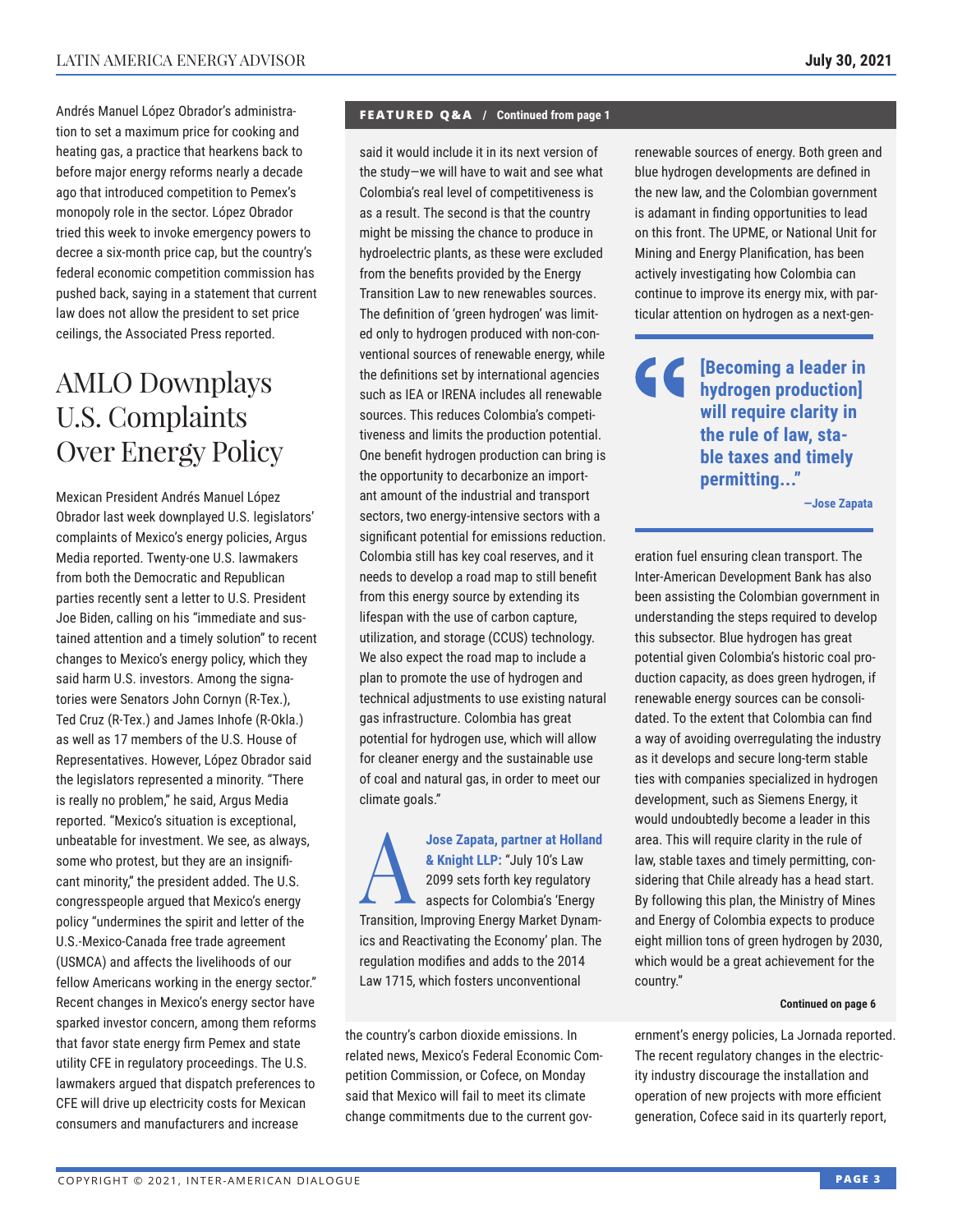which it submitted to Congress. "[López Obrador's] views of a government-controlled sector that relies on dirty fuels to produce power contradict global principles on climate change and clean energy," Carlos de María y Campos, partner at Galicia Abogados, told the Energy Advisor in a **Q&A** published June 25. López Obrador's p[roposa](http://www.thedialogue.org/wp-content/uploads/2021/06/LEA210625.pdf)ls would "breach international commitments, such as the Paris Agreement, and regional trade deals, including USMCA, putting Mexico at the brink of an unnecessary dispute against its most important partners," he added.

## ANP Approves BP Transfer to Petrobras in Foz do Amazonas

Brazilian oil and gas regulator ANP last week approved the transfer of BP Energy's 30 percent stake in five deepwater exploration concessions in the Foz do Amazonas basin to state oil company Petrobras, BNAmericas reported. With the transaction's approval, Petrobras is now set to own 100 percent of the five blocks in the basin, where no operators have obtained drilling licenses in recent years. ANP previously approved the transfer of French company Total's 40 percent stake in the blocks to the Brazilian firm. In addition to Petrobras and BP, only two other firms, Brazil's Enauta and Brasoil Manati Exploraçao Petrolífera, have assets in Foz do Amazonas, according to the report.

## Attorney Who Fought Chevron in Ecuador Case Is Convicted

Steven Donziger, a disbarred attorney from the United States, on Monday was found guilty of six counts of criminal contempt of court in the latest development of a nearly three-decade case against oil company Chevron in Ecuador, The Wall Street Journal reported. U.S. District Judge Loretta Preska found Donziger guilty, writing in an order issued Monday that "it's time to pay the piper." Donziger, who has spear-

## **THE DIALOGUE CONTINUES**

## Why is Argentina's Output of Natural Gas Still Lagging?

**Argentina might sink into an energy deficit that could reach \$1 billion due to local natural gas shortfalls that have forced energy deficit that could reach \$1 billion due to local natural the country to turn to more costly imports of liquefied natural gas, or LNG, Reuters reported. While the country's oil production has strongly rebounded from stalling levels last year amid the pandemic, gas output has continued to lag despite the government's so-called Gas Plan, which aims to incentivize natural gas production. What accounts for the Argentine oil sector's fast recovery this year? Why has natural gas production failed to rebound in the same way, and what does that mean for the country's electricity supply and the broader economy? To what extent has the government's Gas Plan been effective, and what else can President Alberto Fernández's administration do to help increase gas output?**

Graciela Bravo, business<br>
manager at NRG Energía,<br>
Carina Guzowski, profess<br>
Universidad Nacional del<br>
in Argentine: "Neturel goe is a critical **manager at NRG Energía, and Carina Guzowski, professor at Universidad Nacional del Sur in Argentina:** "Natural gas is a critical input for the evolution of Argentina's entire energy system, mainly because it is the fundamental resource to supply power plants, and because it is a key energy source in the residential and industrial sectors. Its lack of availability triggers direct effects on the electric system and on the economy. Due to the local gas shortage, Argentina has sometimes been forced to resort to more expensive imports of natural gas or LNG. To face this problem, the government designed the Gas Plan, whose main objective is to encourage natural gas production. It has given a strong boost to the gas market, mainly to sustain a certain volume to satisfy the residential sector's demand as well as

electricity generation through contracts signed after the tenders. This is possible due to enormous subsidies that support and ensure prices for gas producers of \$3.60 per metric million British Thermal Units (MMBtu) from 2021 to 2024. The plan gave certainty about the evolution of prices for producers. However, in March, union problems brought

**The Gas Plan has been useful ... but it is not enough." — Graciela Bravo & Carina Guzowski**

pickets at gas production plants that prevented the entry and exit of personnel and machinery to deposits for a very long time, practically paralyzing all activities. It took more than 20 days to resolve the issue. It had a strong impact on the local market, as activities related to unconventional fields require a long time to resume production at maximum efficiency. The Gas Plan has been useful, but it is not enough. The challenge is improving infrastructure and reactivating local demand so that the Vaca Muerta can reach full potential—maximum exploitation could bring enormous volumes of production. Pipelines are needed to allow the country to export it, as local demand is small compared to its export potential. It is necessary to complement the plan with investments and a strong commitment to regional integration, and we need Vaca Muerta to go from being a resource to a meaningful producer."

**EDITOR'S NOTE: More commentary on this topic appears in th[e Q&A of](http://www.thedialogue.org/wp-content/uploads/2021/07/LEA210723.pdf) last week's issue of the Energy Advisor.**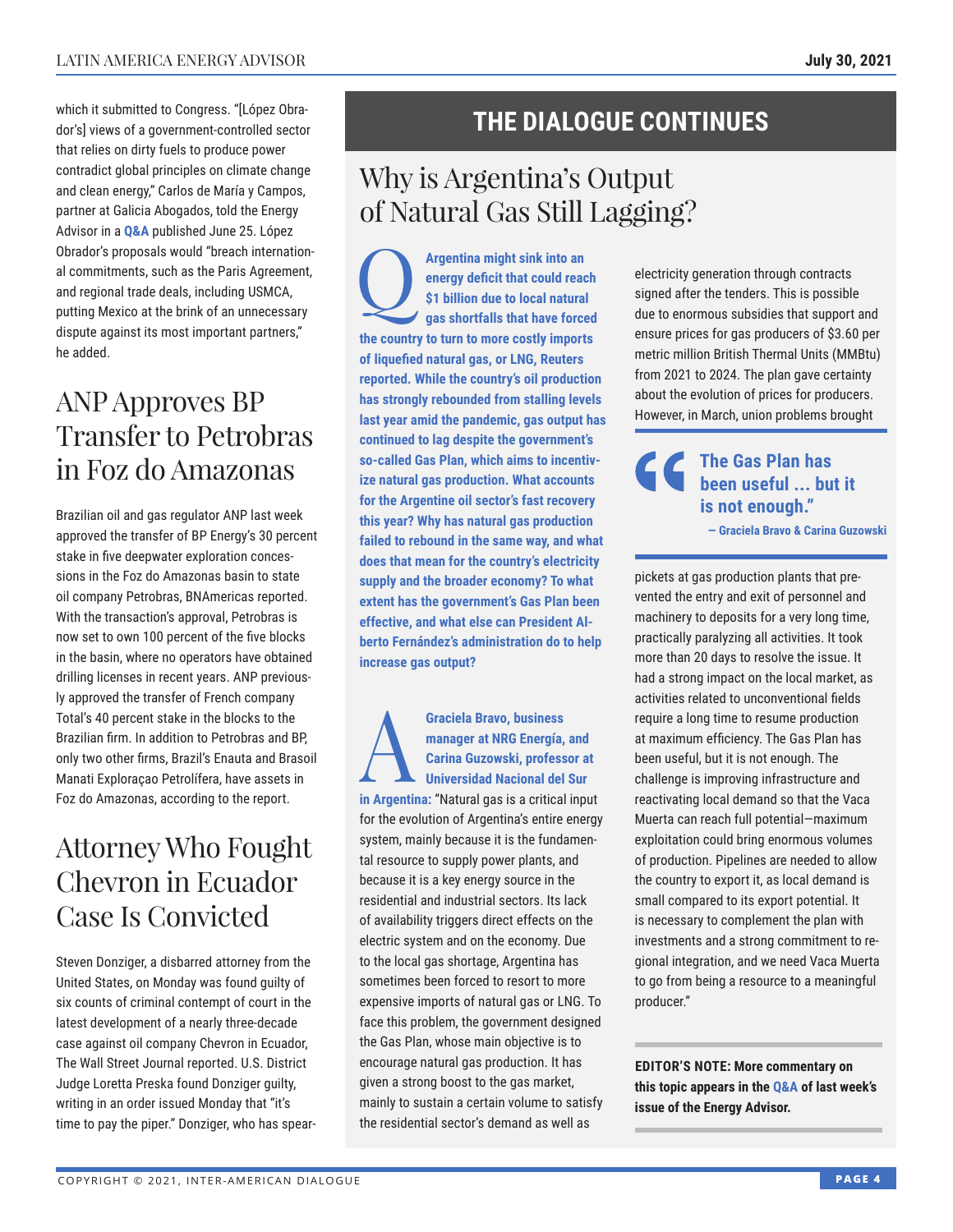### **NEWS BRIEFS**

### **Salvadoran Judge Orders Arrest of 10 Ex-Officials Including Sánchez Cerén**

A judge in El Salvador on Wednesday ordered the pre-trial arrest of 10 former government officials, including ex-President Salvador Sánchez Cerén, on corruption charges that involve \$2.6 million in illicit money, the Associated Press reported. All of the former officials were part of the government of ex-President Mauricio Funes, who has received political asylum in Nicaragua. The court said it would work with Interpol to seek the arrest of Sánchez Cerén, who is reported to be out of the country, and four others who are at large.

### **Ecuadorean Court Revokes Citizenship of WikiLeaks' Assange**

An Ecuadorean court this week revoked WikiLeaks founder Julian Assange's citizenship in the South American country, CNN reported Wednesday. Then-Ecuadorean President Lenín Moreno's government granted citizenship to Assange in January 2018. Assange had spent nearly seven years holed up in Ecuador's embassy in London but was eventually arrested in 2019 and is currently imprisoned in Britain.

### **Mexico Signs Deal With U.S. FAA in Hopes of Recovering Safety Rating**

Mexico has inked a deal with the U.S. Federal Aviation Administration, or FAA, with the hopes of recovering its Category 1 air safety rating, Mexico's ministry of communications and transportation said on Monday, Reuters reported. FAA representatives are set to visit Mexico in August to provide technical assistance and an evaluation of the country's efforts to reverse a safety demotion to the lowest level in May. The downgrade bars Mexican airlines from adding new flights to the United States.

headed the fight against Chevron over pollution in the Amazon, has been under house arrest for nearly two years awaiting a trial over charges that he repeatedly neglected court orders. Preska said the contempt case is unrelated to any responsibility Chevron might bear regarding accusations of environmental harm by the company's predecessors in the Andean nation's jungles. Chevron has repeatedly denied any culpability, and it has accused the disbarred lawyer of bribing the judge in Ecuador following a 2011 decision ordering the company to pay \$9.5 billion in damages, The Guardian reported. Donziger said Monday that he plans to appeal the decision, adding that it marked "a sad day for the rule of law, for our democracy and our planet." He faces as many as six months in jail, The Guardian reported.

### **POWER SECTOR NEWS**

## Brazil Power Grid to Reach Limit by November: ONS

Brazilian national power grid operator ONS said last Friday that the worst drought in nearly a century might push the country's electricity generation capacity to its limit by November, Reuters reported. Hydroelectric plants have struggled amid depleted water reservoirs in recent months. Despite expectations that the power system will reach its limit in four months, the ONS said it did not forecast electricity shortages for consumers. "With regard to meeting power requirements, there are significantly reduced surpluses in the month of October, with the exhaustion of practically all resources in the month of November," the ONS said in a note. The agency earlier this month asked electricity generators to delay maintenance and technical work for as long as possible to avoid exacerbating the power crisis, but the ONS has insisted that there is no need for energy rationing. Despite reports that the government had floated the idea of rationing electricity, the administration of President Jair Bolsonaro announced this month that there are no plans for that. Instead, the government has

called on consumers to be conscientious in their use of power and water, designing a voluntary program to encourage companies to use power outside of peak hours, Reuters reported earlier this month. Hydroelectric dams in Brazil have reported the lowest water inflows in more than 90 years, which has driven up energy prices and contributed to the country's rising inflation rates. "Shortage of energy is unlikely to happen in the near future, but higher prices are expected," Renato C. Zambon, professor at the University of São Paulo, told the Energy Advisor in a **[Q&A](http://www.thedialogue.org/wp-content/uploads/2021/05/LEA210528.pdf)** published May 28.

### **POLITICAL NEWS**

## Castillo Inaugurated as Peru's President

Leftist rural schoolteacher Pedro Castillo, a political novice who has never before held an elected office, was sworn in Wednesday as president of Peru. Castillo defeated conservative former lawmaker Keiko Fujimori in a razor-thin June 6 runoff that election officials took six weeks to decisively call. In his inaugural speech, which also marked the country's



**Castillo** // Photo: Facebook Page of Pedro Castillo.

bicentennial, Castillo said colonial-era divisions still separate Peruvians from each other, Reuters reported. "The defeat of the Inca Empire gave rise to the colonial era, it was then ... that the castes and differences that persist to this day were established," said Castillo. Castillo said he would respect private property and set clear rules for the mining sector. However, he also said he would crack down on "monopolies" in the utilities and financial services sectors, leading the country's bonds to fall, Bloomberg News reported.